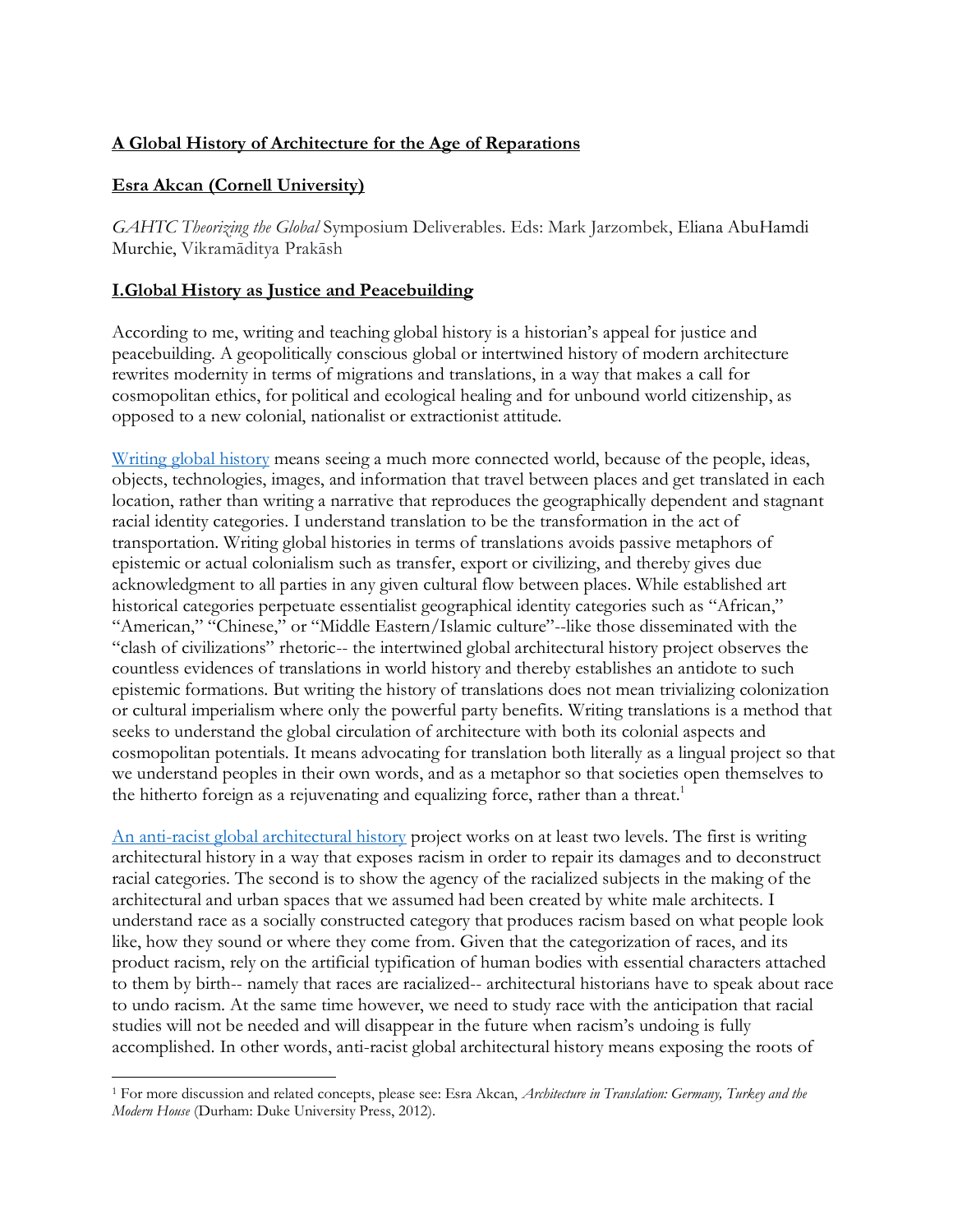contemporary racisms in historical violence, while giving due acknowledgment to the black and brown migrants in the making of even the most perceived white places. Writing global history therefore involves registering the spaces designed by both the [internationally connected](https://www.youtube.com/watch?v=G1Vq-KSAXEo)  [professionals and local users of architecture.](https://www.youtube.com/watch?v=G1Vq-KSAXEo) 2

[Teaching global history](https://youtu.be/S5ZIjOgAUgI) does not necessarily mean circumnavigating the entire planet and checking every box as if this was possible, but it still means choosing examples from evenly distributed geographical locations. It means, for example, presenting the network of people's revolutions that took place during the same time, rather than discussing the French Revolution as the chronological marker of freedom, equality and human rights. It means teaching the architectural icons of the American, French and Haitian revolutions together as symbols of people's sovereignty and selfgovernance. When teaching Industrial Revolution, global history not only looks at the impact of new materials, technologies and mass production on architectures in London, Paris and Chicago, but also discusses the strong cause and effect relations between industrialization, colonization and environmental extraction in Asia, Africa and the indigenous lands of the Americas. When teaching postcolonial independence, global history means registering the continuing Western mandates, as well as the erasure of ethnic minorities in the name of anti-colonial resistance and national consciousness. It exposes the contradiction in robbing people from their language in the name of language. It involves seeing the connections between the monuments of different capital cities that were built as physical signs of nationhood.<sup>3</sup>

There is no shortage of environmental history in established narratives of architecture. As a matter of fact, many historians during the foundations of the art history discipline, from Johann Winckelmann to those in the service of the colonial explanations of "tropical architecture," insisted on the climate-specificity of art and architecture. What we need today is not to put environment into architectural history, but to put architecture into environmental history, so that we can come to terms with the impact of industrialization and extractive economies as a geophysical force. Rather than blaming climate change on an abstract and undifferentiated species called humanity, a geopolitically conscious global history shows that the factors contributing to global warming are connected to capitalism and imperial domination of the first industrializing nations, as well as to the actions of nations that aim to hold the same superpower today, such as Brazil, China, Gulf States, India, and Turkey. It means showing the connections between ecological, geopolitical and feminist problems, because it is women and children of the global east and south that get disproportionately affected from environmental extraction. It requires tackling slow violence against nature and racial capitalism together by showing that the displacement of the poor and non-northern populations due to climate change forecasts an unprecedented phenomenon in human history. It requires understanding the connections during the historical construction of the inequalities between economic classes, races, nations and species, and thus acknowledging the intersectionality of social, global and environmental justice.

<sup>2</sup> For one example and my own ideas about rewriting history in this way, please see: Esra Akcan, *Open Architecture: Migration, Citizenship and the Urban Renewal of Berlin-Kreuzberg by IBA-1984/87* (Basel, Berlin: Birkhäuser/De Gruyter Academic Press, 2018).

<sup>3</sup> For more on my ideas about teaching of global history of architecture, see: Esra Akcan, "Writing a Global History through Translation: An Afterword on Pedagogical Perspectives," in *Modes of Architectural Translation: Objects and Acts,* Karen Koehler and Jeffrey Saletnik (eds.) Special Issue of *Art in Translation* 10:1 (2018): 136-142; Esra Akcan, "Translation Theory and the Intertwined Histories of Building for Self-Governance," in *Terms of Appropriation*, Ana Miljacki, Amanda Lawrance (eds.) (London: Routledge, 2018).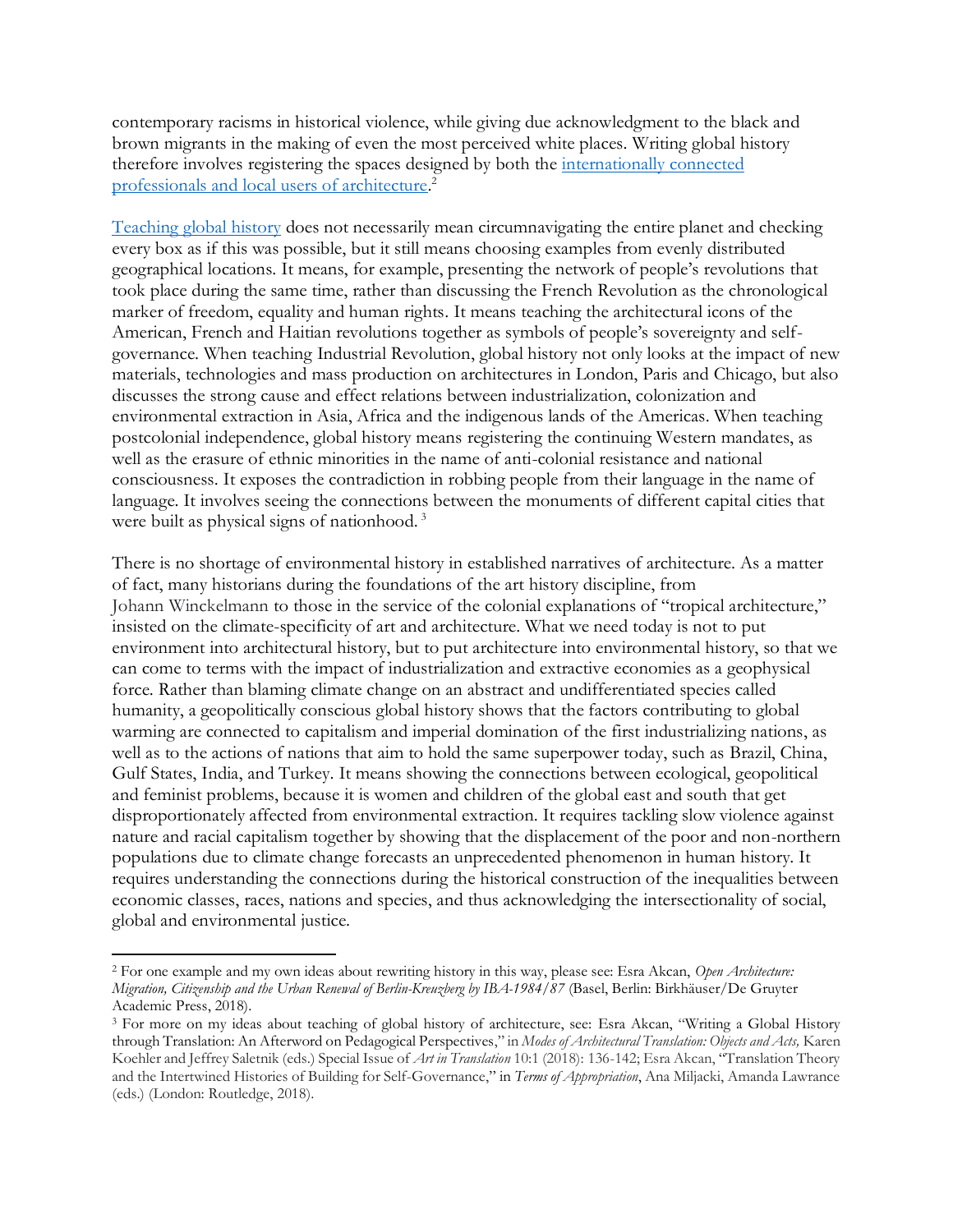In other words, critical global history involves showing the violence of both colonization and nation-building during decolonization, of both slavery and lack of reparations after the freeing of the slaves, of both carbonization and Eurocentric environmentalism. Yet, the ultimate aim of global history in uncovering these injuries is to build justice and peace. Therefore, global history also excavates the cosmopolitan potentials in translations, and the contributions of the hitherto erased architects of any gender from any place who sought for just practices.

Writing and teaching global history in the United States—namely, a major military and soft power that is responsible for most of these wounds because of its history of settler colonization, slavery, environmental extraction, and global military interventions—means taking accountability by exposing this history critically. For those of us who have been involved in writing and teaching a version of global history for at least two decades, it is encouraging to observe the increasing use of words such as coloniality and decolonization today, and to hear the recent declarations when institutions commit to anti-racist education and professional practice. I am happy to see that historians collectively develop a more complex picture that shows both the liberating and colonizing forces of intertwined histories, and disseminate this knowledge through websites such as the one administered by GATHC. At the same time, I can't help but notice the continuing vulnerability of this project. Many of us witnessed the dangerous face of white resentment and Eurocentric backlash during the insurrection of the U.S. Capitol on January 6, 2021, when an entitled mass mobilized by the president himself refused to accept the results of a democratic election. Signs of anti-immigrant and anti-cosmopolitan sentiment, as well as nationalist purism against translation had been long in the making around the world. And these signs may have been closer to our discipline and universities than we think, as they may appear in the hidden trivializations by colleagues, minor aggressions in student evaluations, and even grievances of privileged men claiming to be excluded from history courses in departments of architecture. In a context where white supremacists are acting explicitly to avoid losing control and where national purists are gaining momentum around the world, it seems ever more important to uphold global history as a project of justice and peacebuilding. In the next section, I suggest another relevance for this project by defining architectural history's role in transitional justice.

# **II. Historical Wounds and Transitional Justice**

Transitional justice is a new sphere in international law and human rights that was officially recognized in the mid-2000s, and it has opened up new possibilities for architectural history's relevance in global justice and progressive change. The accountability for past abuses came to the forefront of human rights movements with the grassroots protests in South America and elsewhere since the 1980s. The concept of transitional justice entered the lexicon of international law as new nations emerged out of the end of cold-war, and with human rights conflicts such as the ones in Yugoslavia and Rwanda. The official U.N. Definition for transitional justice, released in 2004 when Kofi Annan was Secretary-General, reads: "the full range of processes and mechanisms associated with a society's attempts to come to terms with a legacy of large scale past abuses, in order to ensure accountability, serve justice and achieve reconciliation."<sup>4</sup> Just like human rights, transitional justice has much more to offer than the legal debate administered by the institutions of international law alone. I suggest to study architecture's place in transitions from and reparations to military regimes,

<sup>4</sup> U.N. Secretary's report "The Rule of Law and Transitional Justice in Conflict and Post-Conflict Societies" August 23, S/2004/616, p.4.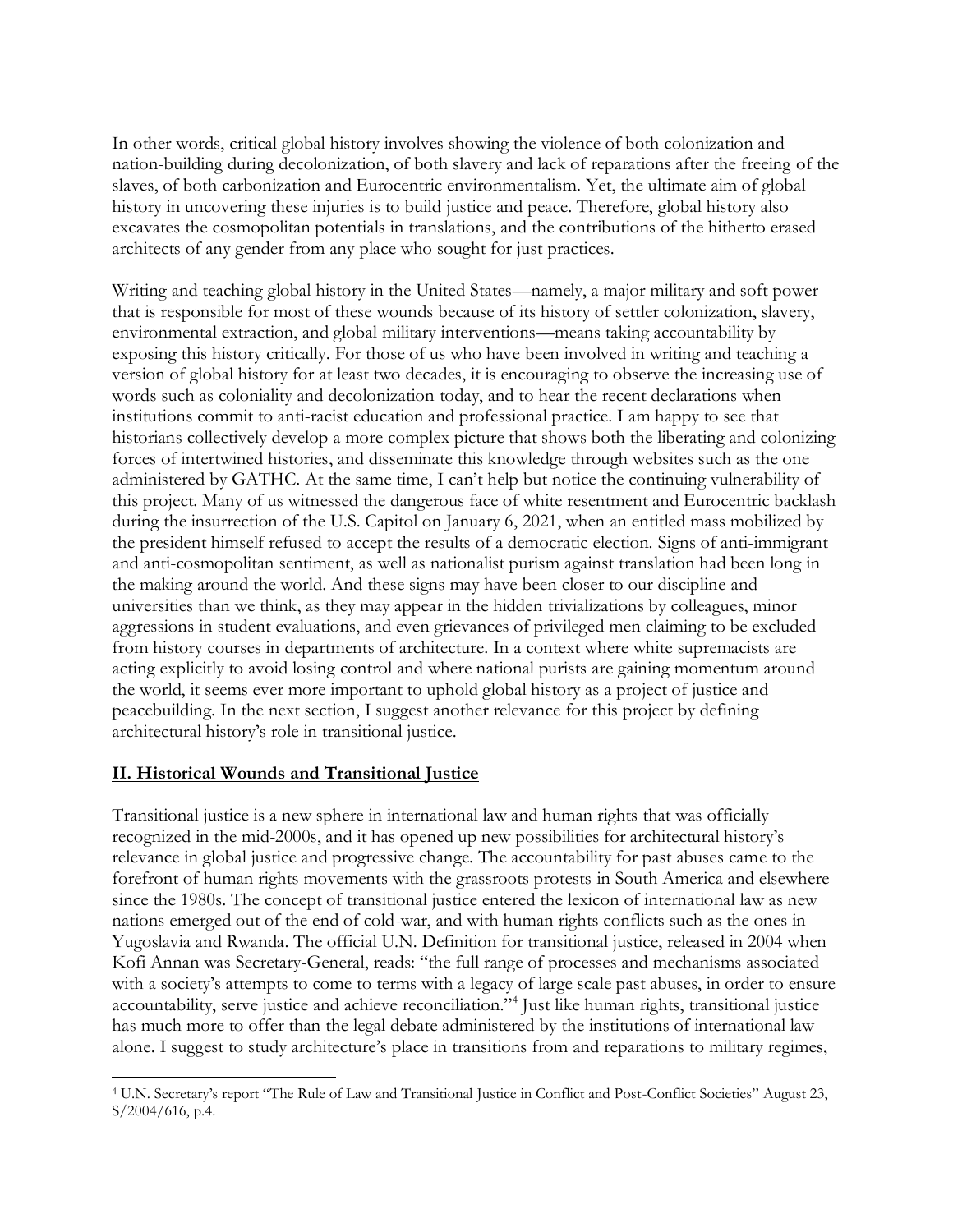civil wars, genocides, and apartheids, as well as in reckoning with the past to heal from colonization and slavery, as relevant topics in the multidisciplinary field of transitional justice.<sup>5</sup>

Transitional justice is an evolving field with unresolved issues. In many cases, results have been compromising or even flawed, reparations have functioned as whitewashing devices, financial compensations have been symbolic, and institutional reforms have given unfair advantages to new regime supporters. As Pablo de Greiff summarized, transitional justice takes place in "a very imperfect world," which means that one despot's violations may need to be rectified by several consecutive governments.<sup>6</sup> Moreover, the assumption of the "objectivity" and "universality" of international law is rightly debated, and the framework to reconcile the international and place-based justice systems remains unresolved. Conceptions of justice among communities vary; societies respond to violations differently; methods that they use to find justice differ; reconciliation means forgiveness in some countries, but punishment in others; there is no direct correlation between victimhood and desire for war crime trials; individual opinions about justice in a given country are skewed according to nationalist and ethnocentric ideologies, depend on social and economic factors, and change over time.<sup>7</sup> When perceived as a toolkit that can be applied anywhere without translation, transitional justice mechanisms foreclose a society's right-to-heal. In the context of the unfinished struggles toward justice, the imperfect conditions of transitions, and the unreconciled international and national laws, transitional justice needs to be conceived as a continually evolving, self-reflective and open platform, where societies formulate new forms of peacebuilding steps.

Transitional justice ought to gain momentum today as the question of reparations has a newfound relevance in the United States with the Black Lives Matter movement, and as the question of multifaceted healing has become urgent around the world with the recent public health and related crises exposed by Covid-19, and moreover as the question of repairs after climate-change related disasters continues to loom in our planet's future. Giving such a momentum to the accountability and reparations debate was the intention of the ["Repair and Reparations"](https://einaudi.cornell.edu/programs/institute-european-studies/events/ies-migrations-series) panel series that I organized in AY 2020-21. Below, I selected three cases from this multidisciplinary series in order to foreground the role of architecture and architectural history.

#### Slavery and colonialism reparations

During the Summer of 2020, several Confederate and Military Monuments were toppled or removed during the Black Lives Matter protests in Virginia, Boston, Alabama, Bristol, Antwerp and other cities. While the [future of commemoration](https://www.youtube.com/watch?v=1tCU3gzdvaI) is a topic in its own right, the monuments discussions also sparked debates of accountability and right-to-truth. For instance, during these protests and monuments debate, [Angela Davis,](https://www.youtube.com/watch?v=pD3wlRJWCxc) called on the transitional justice language including a Truth and Reconciliation commission to reckon with the historical damages caused by slavery and its continuing racist legacy. We might indeed see USA as a country still in transition from its history of slavery and settler colonization. Ta-Nehisi Coates' call for reparations (2014) and UN Working Group's Report of Experts on People of African Decent that (2016) used the transitional justice language (that had been developed in some parts of South America, Africa and Europe) have already

<sup>5</sup> Esra Akcan, *Right to Heal* (book in progress)

<sup>6</sup> Pablo de Greiff, "Theorizing Transitional Justice," Melissa Williams (ed.) *Transitional Justice* (NY: NYU Press, 2012): 31- 77; Also see, *Nomos* vol. 51. (2012):31-77.

<sup>7</sup> Rosalind Shaw, Lars Waldorf (eds.) *Localizing Transitional Justice. Interventions and Priorities after Mass Violence* (Stanford: Stanford University Press, 2010).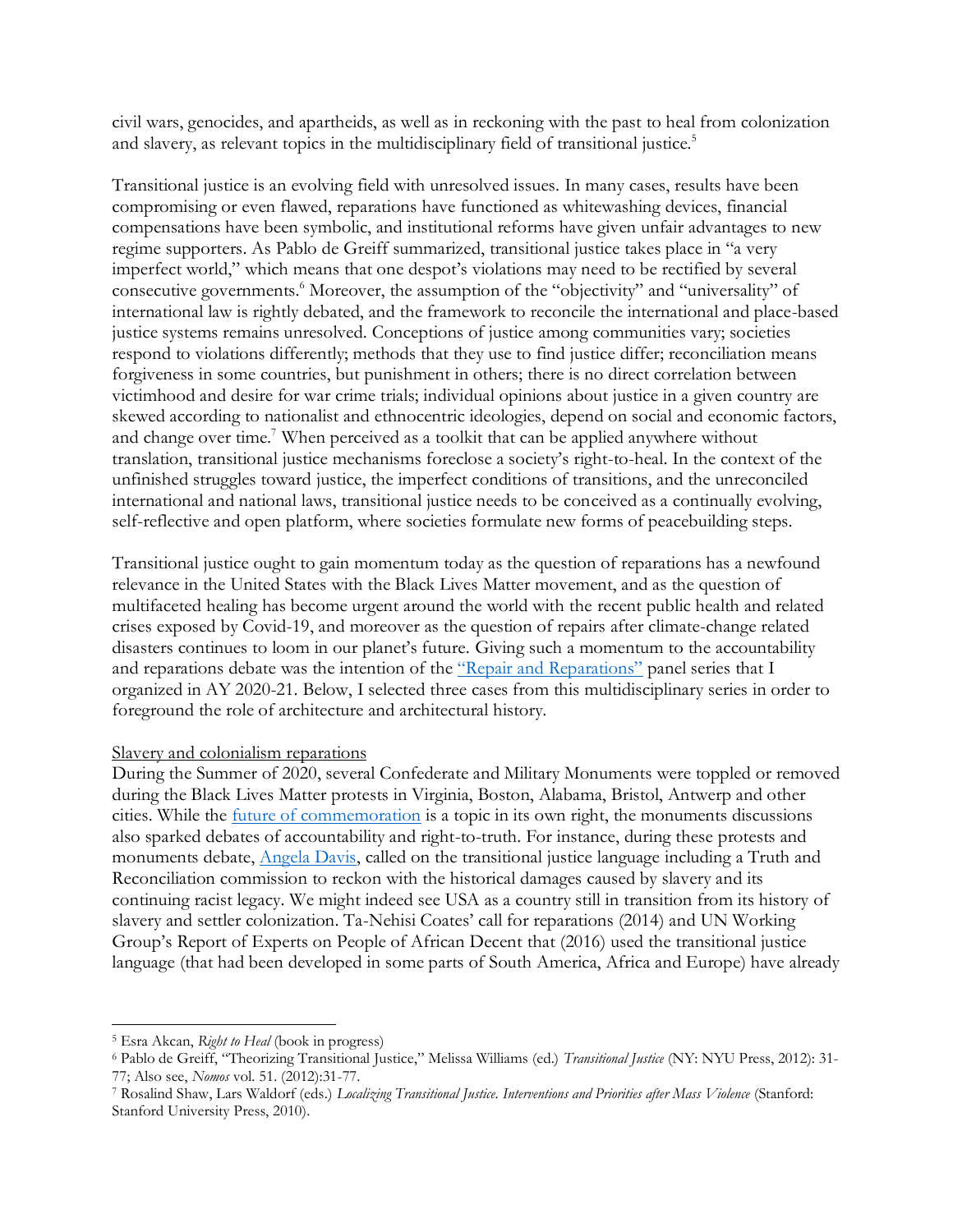given a new push to this debate.<sup>8</sup> Unlike remedial or distributive justice that opts to close the present gaps (income gap, education gap, incarceration gap) by allocating present resources slightly more evenly, transitional justice is invested in tracing the historical causes of this gap much more precisely, and bringing justice against past violations. Recently, scholars in the transitional justice field have made the case that in the major U.S. transition periods, such as the Reconstruction and Civil Rights Era, equity has been sought through ahistorical distributive justice, and has thus remained less effective than possible.<sup>9</sup> Instead, the transitional justice procedures may move toward fairer reparations including monetary redress, and may have a better chance in preventing white backlash (as seen in statements such as "affirmative action is reverse racism").

### Our panel "Belgium to Congo: [Colonialism Reparations and Truth](https://www.youtube.com/watch?v=PtGaN2A_tC4) and Reconciliation

[Commissions](https://www.youtube.com/watch?v=PtGaN2A_tC4)" (with Amah Edoh, Pablo de Greiff, Pedro Monaville, Liliane Umubyeyi) also explored the theme of reparations and restitutions to bring justice to the residual inequalities caused by slavery and colonization. Shortly after the toppling of the statue of King Leopold II in Summer 2020, Belgium instituted a sort of a Truth and Reconciliation Commission in the form of a parliamentary Special Commission, meant to scrutinize Belgium's colonial past, and to discuss reparations to ex-colony Congo. Truth and Reconciliation commissions are one of the mechanisms of transitional justice in addition to trials, reparations, compensation programs, institutional reforms, memorials and museums with education programs, among others.

Recognized by international law in the human rights convention against enforced disappearance, the right-to-truth oversees the right of relatives and society to know the truth about state brutality and human rights violations in the past, which have been obscured due to denial of responsibility, and distortion of facts in official national histories. Truth and recognition of suffering is a prerequisite of healing. [I suggest](https://www.youtube.com/watch?v=byY5CEtYUe8)<sup>10</sup> to draw attention to the place of architectural history in right-to-truth. The physical environments can indeed be treated as primary sources of history, and evidences in truthtelling in mechanisms of transitional justice.

Far from being resolved however, the right-to-truth claims have often injected a dilemma into the healing process, because truth commissions that were established during transitional periods often secured amnesties to perpetrators in return for collaboration. A history of transitional justice might indeed be written by showing the dilemma between truth and criminal justice, and the historical struggles in different countries to minimize it, such as the story of the Truth and Reconciliation Commission during South Africa's transition from the apartheid regime, or the right-to-truth movement, protests against impunity, and trials for truth in Argentina. The "Belgium to Congo" panel addressed the possibility of Belgium to take accountability for the historical violence it inflected on colonial Congo and to give reparations.

Postwar, post-communist and pending postcolonial memorials

<sup>8</sup> Ta-Nehisi Coates, "The Case for Reparations," *The Atlantic,* June 2014 issue.

<https://www.theatlantic.com/magazine/archive/2014/06/the-case-for-reparations/361631/>

<sup>9</sup> See for instance: Desmond S. King, Jennifer M.Page, "Towards Transitional Justice? Black Reparations and the end of Mass Incarnation" *Ethnic and Racial Studies* vol 41, No.4 (2018): 739—758; Debra Satz, "Countering the Wrongs of the Past: The Role of Compensation," Melissa Williams (ed.) *Transitional Justice* (NY: NYU Press, 2012): 129-150. <sup>10</sup> Esra Akcan, "Healing Spaces of Enforced Disappearance," *The City: Traces of Urban Memories* Sympositum, American Academy in Rome, May 10, 2021.<https://www.youtube.com/watch?v=byY5CEtYUe8> 2:03:00---2:31:00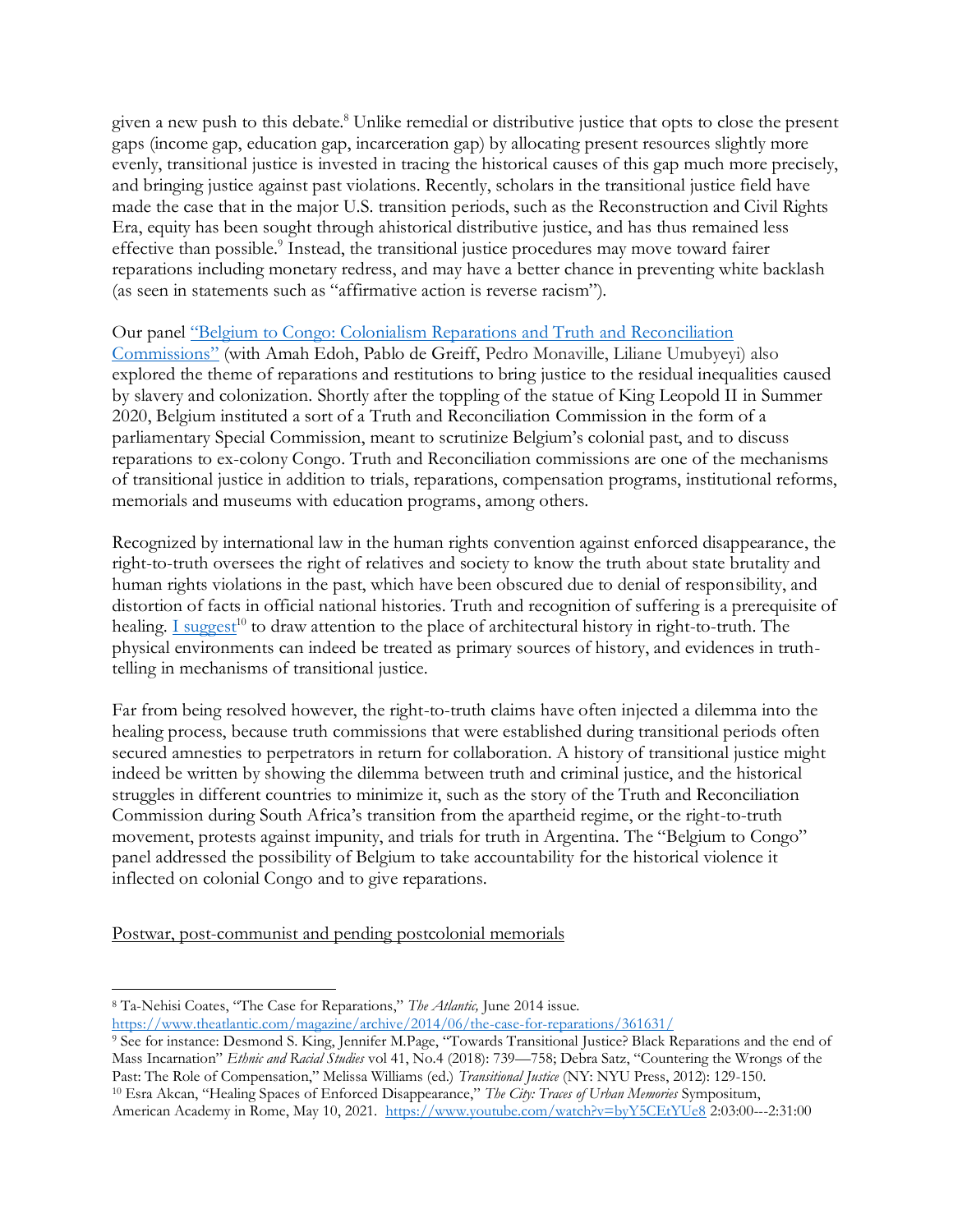No other country but Germany has a longer history of memorialization that reckons with its past crimes, where the discipline of architectural history took on active roles. Germany has also served as a model for the elaboration of transitional justice mechanisms, both due to its crimes and reparations. In an agreement reached in 1952, West Germany approved to make restitutions and monetary reparations to the Jewish victims of Nazism. Additionally, the country took several educational steps and moral reparations that served as models for transitional justice and international law. While East Germany refused accountability in 1952 claiming it did not bear moral or historical responsibility to the crimes of the Nazis, the state agreed to reverse this policy in 1988. The memorable image of Willy Brandt kneeling down in a dramatic apology in Warsaw in 1970 has recently sparked new debates on reparations. After the dissolution of East Germany and the two Germany's reunification, authorities discussed reparations for property seized by the Communists for the past four decades. Only recently in 2015, the official deliberations started for a consensus over the history of and an apology for the German pre-Nazi genocide in southwest Africa.

The collective memory debate in Germany, and its repercussions in the United States, have often been competitive, as if different groups of victims need to compete with each other in their struggle over scarce resources, and as if recognizing and taking accountability for the oppression of one group would take away these rights from another. While Holocaust has often been declared unique among genocides and Nazis among perpetrators, it can and it has served as a model for the mobilization of other material and moral reparations in unexpected places of the world. Its confrontation has sometimes helped, at other times impaired, the articulation of other horrors and the recognition of other victims. Moreover, the early Holocaust memory debate actually took shape in dialogue with the anti-racist and anti-colonial struggles of intellectuals such as Hannah Arendt, W.E.B. Du Bois and Charlotte Delbo, as scholar Michael Rothberg has convincingly analyzed.<sup>11</sup> Andreas Huyssen has also traced the beginnings of this memory discourse and the growing awareness of the Holocaust to decolonization and the civil rights movements.<sup>12</sup> The relations between Holocaust memory, xenophobia, and the reception of Muslim immigrants in Germany after the 1970s have been no less complex and changing. Many immigrants compared racism against them to anti-Semitism, such as the Neo Nazis' deadly attacks in Mölln (1992) and Solingen (1993), and many Middle Eastern immigrants took the German-Jewish trope as a model for their own cooperative unions, associations, and demands for rights.<sup>13</sup> In literary studies, Leslie Adelson has analyzed Holocaust consciousness and accountability in German-Turkish immigrant literature after Germany's reunification.<sup>14</sup> Esra Özyürek has drawn our attention to the fact that that the situation changed in the 2000s, when "the interconnected commitments of European leaders to fight anti-Semitism became one of the grounds for legitimizing racialization of immigrants, and signaling out the Muslims as the main contemporary anti-Semites."<sup>15</sup>Another indication of the competitive memory is the implied ranking of suffering due to unequal monetary resources, space and scale

<sup>&</sup>lt;sup>11</sup> Michael Rothberg *Multidirectional Memory: Remembering the Holocaust in the Age of Decolonization (Stanford: Stanford* University Press, 2009).

<sup>&</sup>lt;sup>12</sup> Andreas Huyssen, *Present Pasts: Urban Palimpsests and the Politics of Memory* (Stanford, CA: Stanford University Press, 2003).

<sup>13</sup> Mandel, *Cosmopolitan Anxieties*, 109‒40; Gökçe Yurdakul and Michael Bodemann, "'We Don't Want to Be the Jews of Tomorrow': Jews and Turks in Germany after 9/11," *German Politics and Society* 24, no. 2 (2006): 44‒67.

<sup>14</sup> Zafer Şenocak, *Gefährliche Verwandtschaft* (Munich: Babel, 1998), 89. See also Adelson, *The Turkish Turn in Contemporary German Literature*, 79‒122; Andreas Huyssen, "Diaspora and Nation: Migration into Other Pasts," *New German Critique* 88  $(2003): 47 - 164.$ 

<sup>15</sup> Esra Özyürek, "Export-Import Theory and the Racialization of Anti-Semitism: Turkish- and Arab-Only Prevention Programs in Germany," *Comparative Studies in Society and History* 58, no.1 (2016): 40-65. Quotation: 41.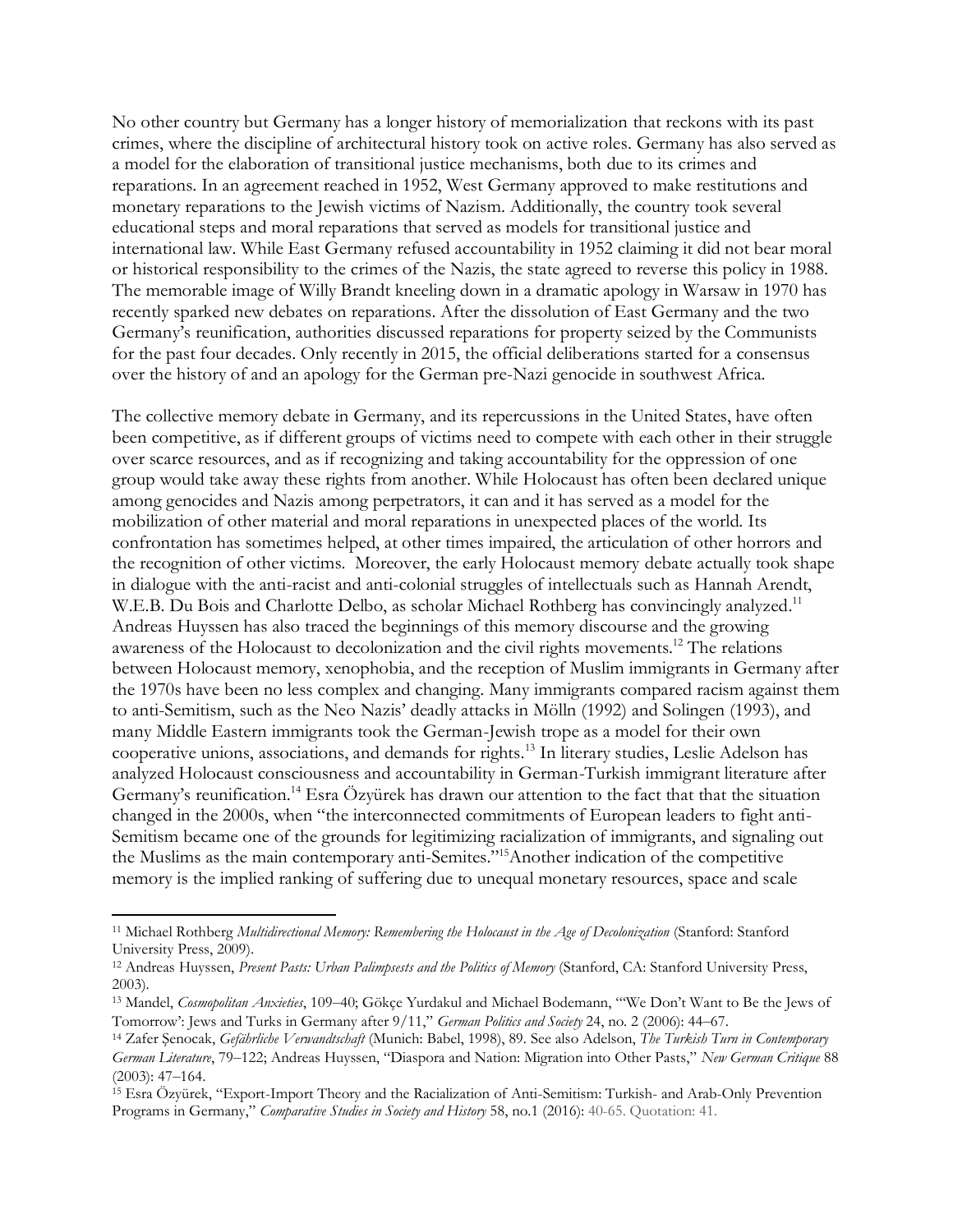granted to different memorials. Comparing Holocaust memorials to other apology structures, many commented on the lack or insufficiency in the commemoration of other Nazi-victims such as the Roma and homosexual populations. Moreover, Holocaust memorials in immigrant neighborhoods such as Berlin's Kreuzberg failed to triangulate German, Jewish, and immigrant memories, even though many intellectuals drew connections between historical and contemporary discriminations against the Jewish and Muslim populations.<sup>16</sup>

These examples from Germany point to the fact that different struggles for transitional justice in general, and accountability and reparations in particular, have sometimes blocked, but at other times learned from each other. One group's struggle for the recognition of pain could actually inspire and guide another's. It could help devise mechanisms of truth-telling, confrontation and non-recurrence, including survival testimonies, naming of the crimes, memorials, educational programs, repatriation protocols for cultural heritage objects, compensation norms and "never again" movements. "Germany to Germany: [New Perspectives on Postwar, Post-Unification and Postcolonial](https://www.youtube.com/watch?v=IlT5e6q4M1M)  [Reparations"](https://www.youtube.com/watch?v=IlT5e6q4M1M) panel (with Rebecca Boehling, Tiffany Florvil, Nicholas Mulder, Ruti Teitel) brought together scholars who provided new perspectives on the historical and pending reparations in the eras after colonization, Nazism, and communism in Germany, as well as the significance of these restitutions in serving as a model for transitional justice and international law. We gathered to discuss post-war, post-unification, and pending post-colonial reparations in Germany, not to blur the distinctions between the three, or to rank suffering, but to see if and how this dialogue can build solidarities, identify double standards, if any, and work towards overcoming them. We explored both material and moral reparations, such as return and restitution of property that had been confiscated, monetary payments as compensation, and educational steps to take responsibility for the past. The panel not only acknowledged reparations to ex-citizens and refugees, but also questioned the limits of established formulas and the inequality of reparations throughout the history of today's Germany.

#### Museum restitutions

Art and architecture is relevant for reparations much beyond the right-to-truth struggles, historical monument debates and transitional justice memorials. One such topic is museum collections and architectures of exhibition. On October 7, 2020, France's National Assembly voted to pass a bill to return twenty-seven colonial-era artefacts from French museums to Benin and Senegal. This vote came three years after President Emmanuel Macron's promise in November 2017, that he "wants to see the conditions put in place so as to allow for the temporary or definitive restitution of African cultural heritage to Africa." While this promise and the bill in favor of restitution may become a chronological marker in the long struggles towards repatriation of museum objects, it would be good to remember that there are 90,000 objects from sub-Saharan Africa in public museums in France, and the recent vote to return them concerns only twenty-seven of them. It may also be good to note that the British Museum has 69,000 objects from sub-Saharan Africa, Royal Museum of Belgium holds 180,000, Humboldt Forum in Germany 75,000.

What is the responsibility of museums to objects taken into their collections by violence or deceit during the colonial times or wars? What is the role of museum-object-repatriation in the recognition of colonial and military violence? While museums in Europe and North America have occasionally returned objects in their collections back to their native communities or lands of arrival, the issue of repatriation gained an accelerated epistemological and ethical momentum in November 2018, with

<sup>16</sup> For more discussion, see Esra Akcan, *Open Architecture,* Stop 6; Esra Akcan, "Apology and Triumph: Memory Transference, Erasure and a Rereading of the Berlin Jewish Museum" *New German Critique* 110 (Summer 2010): 153-179.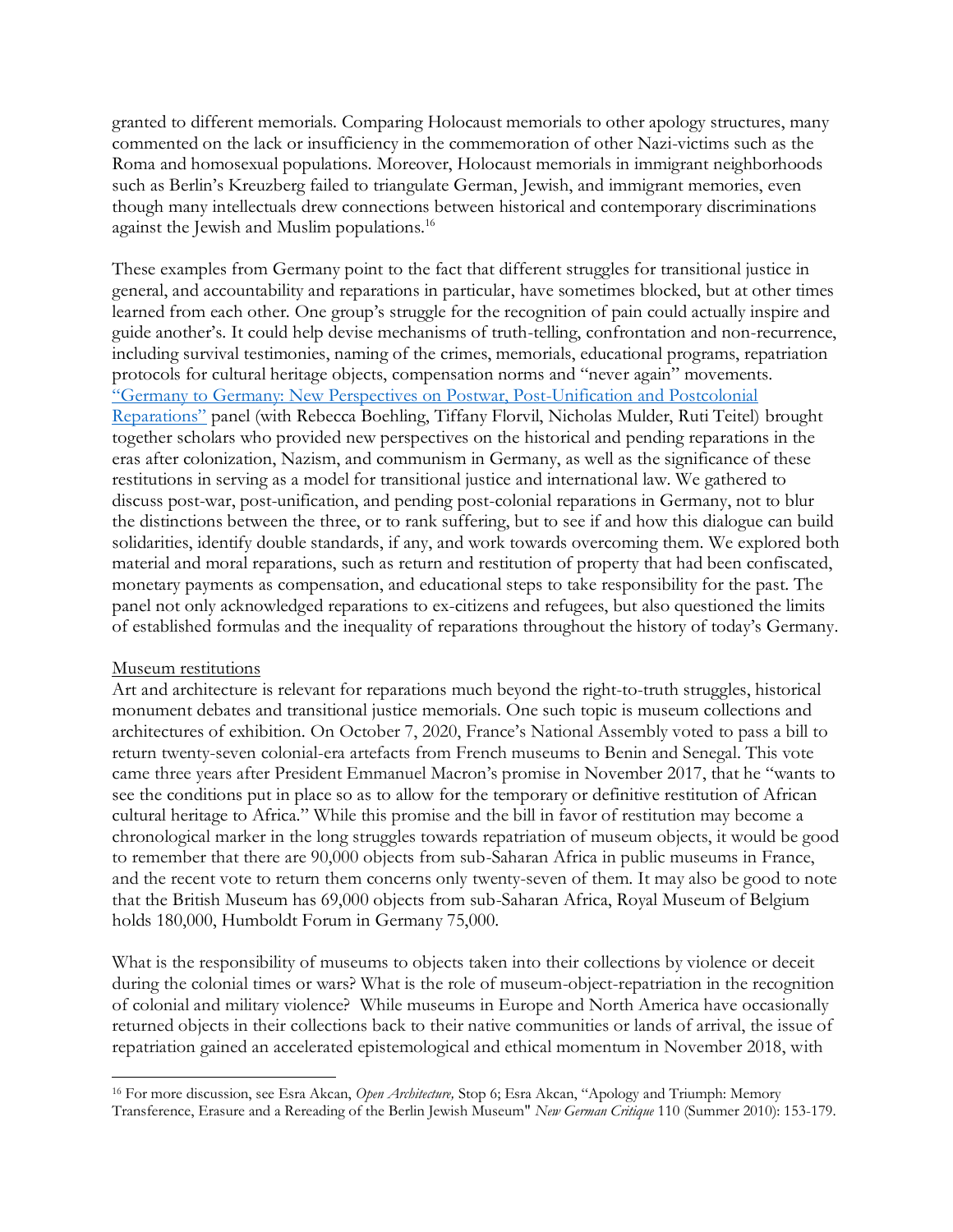the publication of a report commissioned as a follow-up to Macron's reparations promise and authored by Felwine Sarr and Benedicte Savoye. <sup>17</sup> Many communities and formerly colonized countries had already been making restitution demands for over fifty years. In 1978, UNESCO had made a plea for the return of cultural heritage arguing that "the peoples who have been victims of plunder… have also been robbed of a memory which would doubtless have helped them to greater self-knowledge."<sup>18</sup> Before Macron's promise, the question of repatriation and restitution had gained considerable momentum with the work and organizing of museum scholars, artists, journalists, students, and even major global art events such as Documenta (2017) and big box-office movies such as *Black Panther*. In Germany, forty organizations wrote an open letter to Merkel to take repatriation more seriously. The German Lost Art Foundation, originally established to support investigations of Nazi-looted art, decided to expand its mandate to include objects from former colonies. The repatriation discussions also exposed that most museum collections in Europe were initiated through violence, with cultural spoils acquired in wars, before the 1899 Hague Convention with Respect to the Laws and Customs of War. To quote from Savoye-Sarr report, "destruction and collection are two sides of the same coin" that lie at the history of the great museums of Europe.<sup>19</sup> Yet, violence in collecting did not come to an end with the Hague convention. The history of acquisitions shows that public museums gained the majority of their collections during the era of colonization. The Savoye-Sarr report identified that the number of objects from sub-Saharan Africa in Museum of Quai Branly in Paris jumped from 1000 to 45 000 between the Berlin Conference of 1885 and the independence of many colonies in 1960. During the ten-year period between 1928-38 alone, namely during the rise of ethnography museums, 20,000 objects made it to the collections. The objects acquired after 1960 also had colonial ties, as they were donations from families of former colonial military officers, or had circled back to the art market after colonial collecting practices and illicit trafficking. Documenting that these objects have been ripped away from Africa, but also that they have been cared for and preserved by generations of curators in Europe, the report concluded that these museum objects are "equipped to serve as mediators of a new relationality." Their restitution would "allow for the possibility of writing a new page of a shared and peaceful history, where each protagonist can provide his or her fair piece of the common story." <sup>20</sup>

The repatriation debates in the United States are no less significant. In 1990, the United States Congress passed the Native American Graves Protection and Repatriation Act requiring federallyfunded institutes to identify and return Native American remains. As a result of this law, Smithsonian museum repatriated remains from seventeen members in 1993. The Field Museum of Natural History in Chicago returned 156 bones to British Columbia in Canada in 2003, extending the repatriation of remnants to Native American communities internationally. Since 1994, MET is known to have returned a dozen objects to Rome, India and Egypt. For instance, in February 2019, it took out from display and returned an ornate golden coffin after it was found to have been looted from Egypt in 2011. In 2007, Getty agreed to return 40 items to Italy. Art stolen during the Nazi-era sparked a chain of restitution requests. In 2010, the American Alliance of Museums published *National Standards and Best Practices*, which contains a section on treating unlawful acquisition of objects from the Nazi era and objects subject to dubious acquisition, but leaves a lot of ambiguity

- http://www.unesco.org/culture/laws/pdf/PealforReturn\_DG\_1978.pdf
- <sup>19</sup> Felwine Sarr, Benedicte Savoye, 14.

<sup>17</sup> Felwine Sarr, Benedicte Savoye, "The Restitution of African Cultural Heritage. Toward a New Relational Ethics" Translated by Drew S. Burk, Report November 2018.

<sup>18</sup> Amadou-Mahtar M'Bow, "A Plea for the Return of an Irreplaceable Cultural Heritage to those who Created It," UNESCO Report, 7 June 1978, p.1. (Report available on UNESCO website:

<sup>20</sup> Ibid., 87.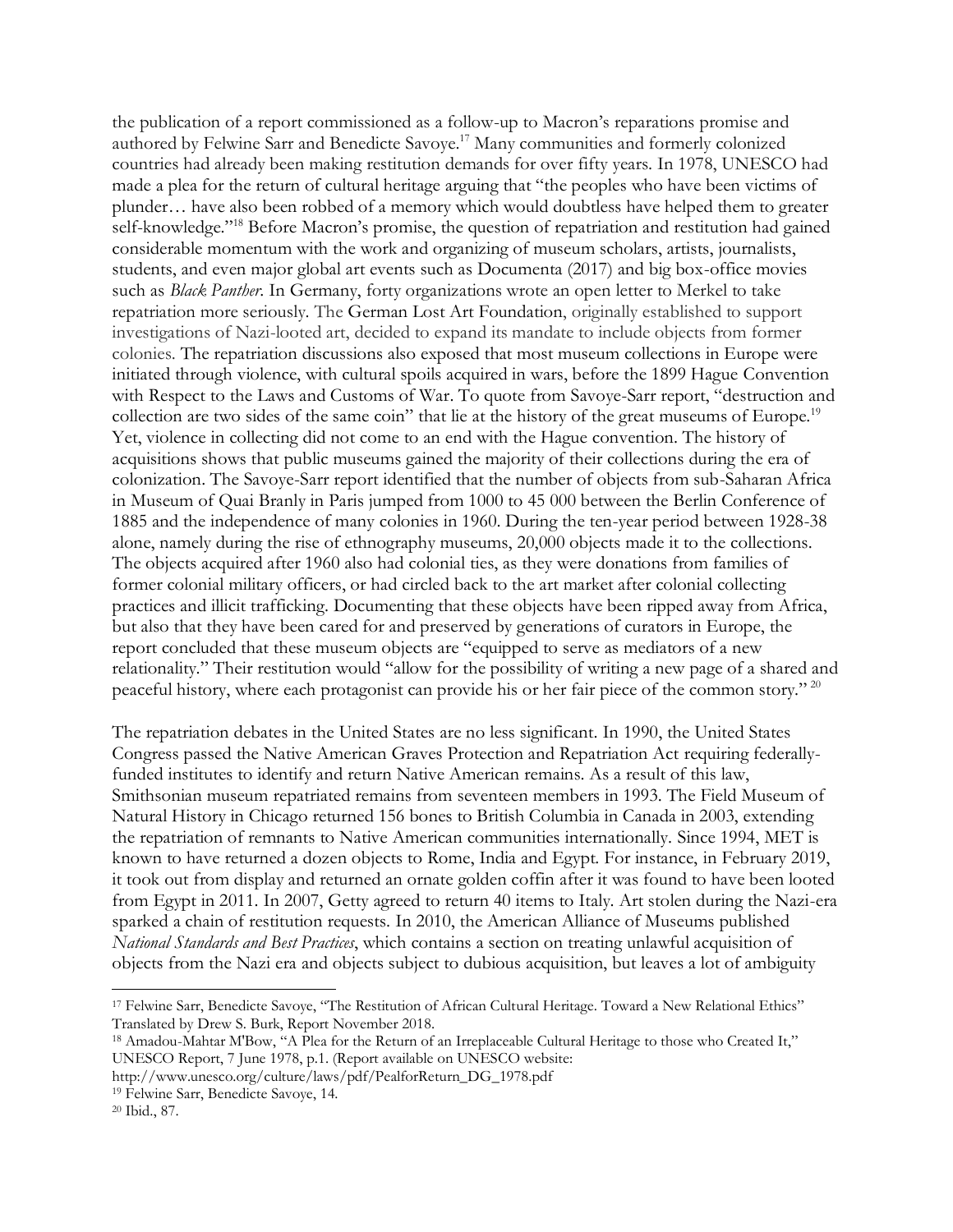concerning repatriation of human remains, archeological objects and cultural artifacts.<sup>21</sup> The repatriation debates in American museums continue in slow and fragmented paste as institutions reexamine their collections.

The critics or skeptics of repatriation fear this will drain museum collections and block the public right to information. They point to the impossibility of the mission due to legal limitations, to the loosely defined criteria of restitutability, and to the cases when some returned objects were sold to black market and replaced with fake objects.

The topic of repatriation raises multiple sub-questions. Once the objects are parted from their communities and no longer serve their original sacred functions, where are they to be returned: to the nation-state that currently holds the land as its territory, to the descendants of the sacred community or to another party who is deemed as the legitimate owner? Are the current policies and international conventions for protection and repatriation sufficient? What are the legal structures that prohibit or allow deaccession in the museums of different countries? Is temporary restitution or making long-term loan agreements with museums in formerly colonized lands an appropriate answer, as it has often been the case recently? What determines how far back museums consider repatriation claims legitimate and why? Should museums get away with restitution demands for objects acquired before their countries ratified UNESCO conventions concerning illicit trafficking and cultural property protection? How to secure the role of objects as artifacts of universal heritage whose value is not necessarily tied to their location? The recent repatriation debates concern sub-Saharan Africa, but what about Middle East, North Africa, West Asia or South Asia? What is the future of "universal museums" around the world? How to design exhibition spaces to display repatriated objects? Against this background, ["Repatriation of Museum Objects"](https://www.youtube.com/watch?v=9V7H4J30nig) panel (with Souleymane Bachir Diagne, Jonathan Fine, Cécile Fromont) discussed repatriation and restitution as a form of reparation to colonized and looted lands. In addition to theoretical issues, panelists discussed current debates on returning some objects from sub-Saharan Africa in public museums in France and Germany.

I outlined three themes above, but the "Repair and Reparations" panel series also brought together discussions on the political misuse of [cultural heritage;](https://www.youtube.com/watch?v=79DACHU4X78) on [reconstructions](Beirut%20Reconstructions) after deadly explosions and collapses; on the need for reparations for not only war crimes, totalitarian regimes, colonialism and slavery, but also the [global apartheid blocking](https://www.youtube.com/watch?v=viIf_-43sA8) refugee movement; on the amends to victims of [nuclear disasters](https://www.youtube.com/watch?v=kw-Okq-XMOI) and their memorialization spaces; and on repairs and reparations from climatechange related disasters. Can we think of rehabilitation and resettlement as a form of reparation to current and future [climate refugees,](https://www.youtube.com/watch?v=96KAQHK-ztc) even though neither international law nor nation-states are prepared to face up to this challenge in a way that would secure refugee's human rights and dignity? How, if at all, is it possible to think of restitutions to climate refugees by acknowledging the accountability of the first industrializing countries of the Global North in imposing this displacement on the peoples of the Global South?

Global architectural history has a big part to play in these accountability, reparations and transitional justice debates. A geopolitically conscious global history of architecture demonstrates how present wounds have deep roots in history, and can be traced to connected events throughout the past

<sup>21</sup> American Alliance of Museums, *National Standards and Best Practices*, 3rd printing, (Washington: AAM Press, 2010): pp:50-55.